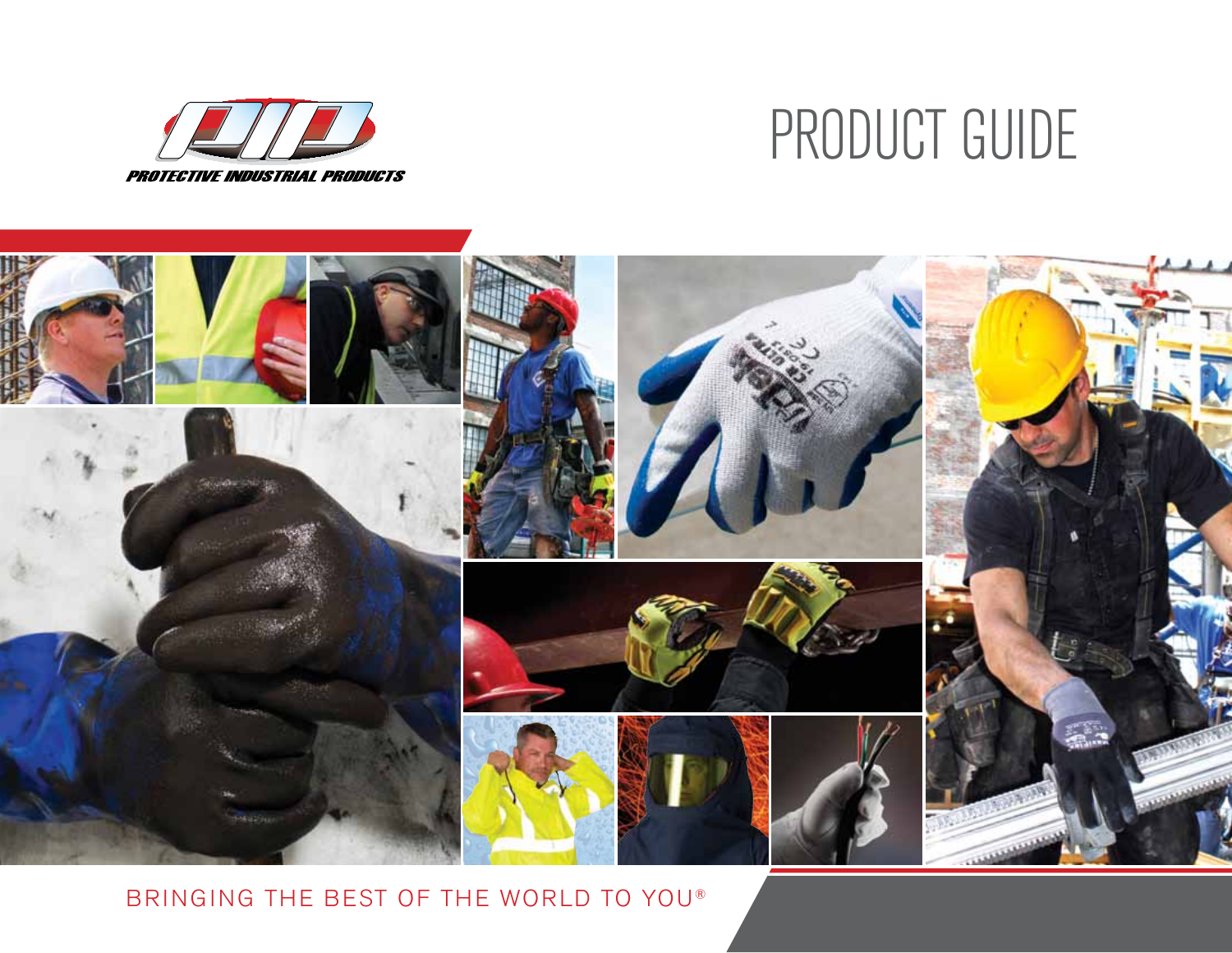

## **Trial-Order Program**

Trial orders are available to customers of Protective Industrial Products distributors on a satisfaction or no-pay basis. The program lets end-users evaluate PIP gloves, in their actual application and on-site condition, on a satisfaction-or-they-don't-pay basis to make sure they're the right gloves for the job.

For more information about our "Satisfaction-or-No-Pay" guaranteed Trial Order Program, please contact your PIP Sales Representative.

## AFFILIATIONS, PROGRAMS & WARRANTIES

## **Protective Industrial Products is a Proud Member of:**

**Affiliated Distributors**





**Evergreen Marketing Group** An alliance of over 60 independent

construction and industrial tool distribution companies located throughout the United States.

#### **IBC** Industrial Buyer's Consortium Alliance of Leading Industrial Supply Distributors in the U.S.



**Industrial Supply Association** Formerly the Industrial Distributor Association (IDA) and the Industrial Supply Manufacturer Association (ISMA).



**NetPlus Alliance** Alliance for Distributors and Manufacturers.

#### **Safety Marketing Group** The World's Largest Consortium of Independently Owned Safety Equipment Distributors.

#### Sphere<sub>1</sub> Sphere1

A cooperative of independent tool and fastener distributors working together to achieve competitive and sustainable advantages in the marketplace.

ISO 90001-2000 and ISO 14001 certification enables manufacturers to identify and control the manufacturing and environmental impact of their activities and products, continually improving their performance.

## **Limited Warranty**

Protective Industrial Products, Inc.® (PIP) warrants only that PIP products will be free from defects in materials and workmanship at the time of sale. Upon receipt of each shipment, the customer must examine the products for defect or shortage and notify PIP in writing within thirty (30) days after such receipt of any claims reasonably discernible within such thirty (30) day period. All claims not reasonably discernible within thirty (30) days must be made in writing within one (1) year after receipt of shipment. Any claim not timely made shall be waived. This limited warranty is exclusive and in lieu of all other warranties, express, implied or statutory. PIP's entire obligation and the exclusive remedy to any party for breach of this limited warranty shall be limited to replacement of the defective product or refund of the original purchase price of the product, at PIP's option. PIP's limited warranty shall not apply to PIP products that have been subject to misuse, accident, negligence, handling, storage, or use.

## **Disclaimer of Implied Warranties**

All implied warranties which may arise by implication of law or application, course of dealing, usage of trade, including, but not limited to, implied warranties of merchantability, fitness for a particular purpose title, and non-infringement are expressly excluded. The user is solely responsible for the suitability of the product selected for a particular application.

**This catalog is the exclusive property of Protective Industrial Products, Inc.® It may not be copied, duplicated or reproduced in whole or in part by any means without the written permission of Protective Industrial Products, Inc.®**